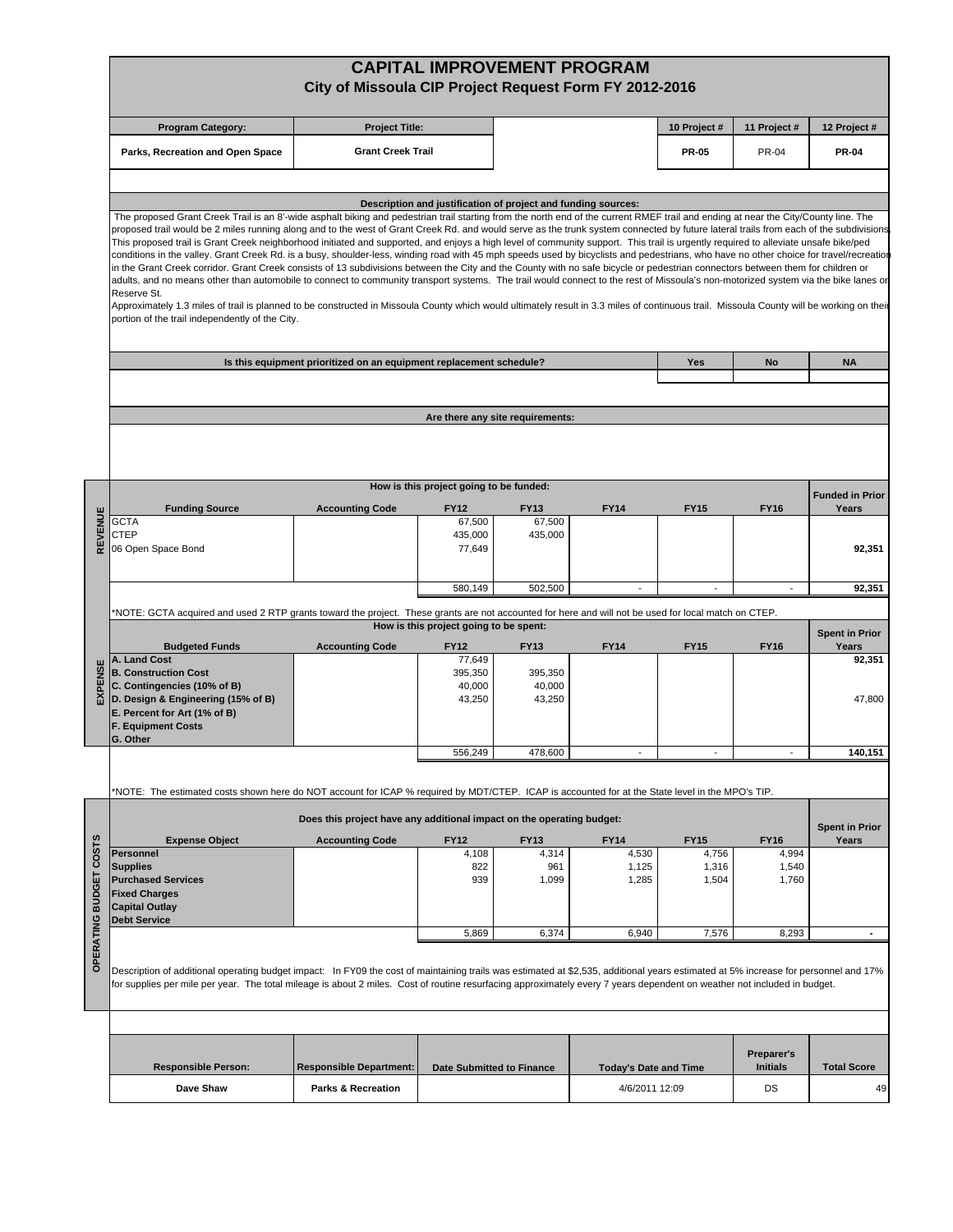| <b>CAPITAL IMPROVEMENT PROGRAM</b>                                                                                                                                                                                                                                                     |                          |              |                                                                                                                                                                                                                                                                                                                                                                                                                                                                                                                  |                                                                                                                                                                                                                                                                                                                                                                                                                                                                                                                                                                                                                                                                                                                                                                                                                                                                                                                                                           |                              |              |  |  |  |
|----------------------------------------------------------------------------------------------------------------------------------------------------------------------------------------------------------------------------------------------------------------------------------------|--------------------------|--------------|------------------------------------------------------------------------------------------------------------------------------------------------------------------------------------------------------------------------------------------------------------------------------------------------------------------------------------------------------------------------------------------------------------------------------------------------------------------------------------------------------------------|-----------------------------------------------------------------------------------------------------------------------------------------------------------------------------------------------------------------------------------------------------------------------------------------------------------------------------------------------------------------------------------------------------------------------------------------------------------------------------------------------------------------------------------------------------------------------------------------------------------------------------------------------------------------------------------------------------------------------------------------------------------------------------------------------------------------------------------------------------------------------------------------------------------------------------------------------------------|------------------------------|--------------|--|--|--|
|                                                                                                                                                                                                                                                                                        |                          |              |                                                                                                                                                                                                                                                                                                                                                                                                                                                                                                                  | <b>Project Rating</b><br>(See C.I.P. Instructions For Explanation of Criteria)                                                                                                                                                                                                                                                                                                                                                                                                                                                                                                                                                                                                                                                                                                                                                                                                                                                                            |                              |              |  |  |  |
| <b>Program Category:</b>                                                                                                                                                                                                                                                               | <b>Project Title:</b>    |              |                                                                                                                                                                                                                                                                                                                                                                                                                                                                                                                  |                                                                                                                                                                                                                                                                                                                                                                                                                                                                                                                                                                                                                                                                                                                                                                                                                                                                                                                                                           |                              | 10 Project # |  |  |  |
| Parks, Recreation<br>and Open Space                                                                                                                                                                                                                                                    | <b>Grant Creek Trail</b> |              |                                                                                                                                                                                                                                                                                                                                                                                                                                                                                                                  |                                                                                                                                                                                                                                                                                                                                                                                                                                                                                                                                                                                                                                                                                                                                                                                                                                                                                                                                                           |                              | <b>PR-04</b> |  |  |  |
| Yes<br><b>Qualitative Analysis</b><br><b>No</b>                                                                                                                                                                                                                                        |                          |              | <b>Comments</b>                                                                                                                                                                                                                                                                                                                                                                                                                                                                                                  |                                                                                                                                                                                                                                                                                                                                                                                                                                                                                                                                                                                                                                                                                                                                                                                                                                                                                                                                                           |                              |              |  |  |  |
| 1. Is the project necessary to meet federal,<br>state, or local legal requirements? This cri-<br>terion includes projects mandated by Court<br>Order to meet requirements of law or other<br>requirements. Of special concern is that the<br>project be accessible to the handicapped. |                          |              | X                                                                                                                                                                                                                                                                                                                                                                                                                                                                                                                | Montana Code provides that services to annexed areas be provided on substantially the same basis and in the same<br>manner as such services are provided within the rest of the municipality. Grant Creek does not have a safe means o<br>bicycle or pedestrian transportation via a trail network, sidewalks, or bike street lanes as provided elsewhere in the<br>City. Grant Creek does not have access to Mountain Line bus transportation. This project will provide the safe means<br>of pedestrian/bicycle transportation via a trail separated from the road and designed for ADA handicapped access. It<br>a separate CIP Request for a Park'n Ride with bus service and trailhead parking just north of Sevenar is approved<br>and coupled with this project, GC pedestrians/cyclists/motorists will all have bus transportation access. Rebuilding<br>GC Road to incorporate sidewalks and bike lanes is not feasible and is cost prohibitive. |                              |              |  |  |  |
| 2. Is the project necessary to fulfill a con-<br>tractual requirement? This criterion includes<br>Federal or State grants which require local<br>participation. Indicate the Grant name and<br>number in the comment column.                                                           |                          |              | х                                                                                                                                                                                                                                                                                                                                                                                                                                                                                                                |                                                                                                                                                                                                                                                                                                                                                                                                                                                                                                                                                                                                                                                                                                                                                                                                                                                                                                                                                           |                              |              |  |  |  |
| 3. Is this project urgently required? Will de-<br>lay result in curtailment of an essential ser-<br>vice? This statement should be checked<br>"Yes" only if an emergency is clearly indi-<br>cated; otherwise, answer "No". If "Yes",<br>be sure to give full justification.           |                          |              | x                                                                                                                                                                                                                                                                                                                                                                                                                                                                                                                | It is urgent to remedy the dangerous exposure of pedestrians and cyclists on Grant Creek Rd by providing a trail<br>separate from the road as soon as possible and before a serious accident occurs.                                                                                                                                                                                                                                                                                                                                                                                                                                                                                                                                                                                                                                                                                                                                                      |                              |              |  |  |  |
| 4. Does the project provide for and/or im-<br>prove public health and/or public safety?<br>This criterion should be answered "No" un-<br>less public health and/or safety can be<br>shown to be an urgent or critical factor.                                                          |                          |              | х                                                                                                                                                                                                                                                                                                                                                                                                                                                                                                                | Not only do Missoulians use Grant Creek Rd. for recreational biking and walking/jogging, but the three local hotels<br>have visitors who frequently walk along Grant Creek Rd. for exercise. With virtually no shoulder along Grant Creek<br>Rd, and a speed limit of 45 mph, this creates a dangerous bicycle/pedestrian environment. This trail would make<br>safe non-motorized connections between subdivisions and reduce traffic (and exhaust pollution) created by Grant<br>Creek residents. This trail would also encourage physical activity, promoting individual health.                                                                                                                                                                                                                                                                                                                                                                       |                              |              |  |  |  |
| Raw<br><b>Score</b><br><b>Quantitative Analysis</b><br>Range                                                                                                                                                                                                                           |                          |              | <b>Comments</b>                                                                                                                                                                                                                                                                                                                                                                                                                                                                                                  | Weight                                                                                                                                                                                                                                                                                                                                                                                                                                                                                                                                                                                                                                                                                                                                                                                                                                                                                                                                                    | <b>Total</b><br><b>Score</b> |              |  |  |  |
| 5. Does the project result in maximum<br>benefit to the community from the<br>investment dollar?                                                                                                                                                                                       |                          | $(0-3)$<br>3 | The trail will alleviate traffic, provide safe routes between neighborhoods and provide a safe<br>alternative to motorized transportation. In a December 2006 survey of GC residents, 330 people<br>(exclusive of visitors and others from elsewhere in the City) indicated they would use the trail on a<br>regular basis with 35% of Grant Creek residences responding. Project leverages come from the<br>Open Space Bond, cash donations and easements donated by landowners to match CTEP and RTF<br>funds. | 5                                                                                                                                                                                                                                                                                                                                                                                                                                                                                                                                                                                                                                                                                                                                                                                                                                                                                                                                                         | 15                           |              |  |  |  |
| $(0-3)$<br>6. Does the project require speedy<br>$\overline{2}$<br>implementation in order to assure its<br>maximum effectiveness?                                                                                                                                                     |                          |              | Because of public safety, this project should not be deferred. Also, private donations of cash will not<br>be forthcoming if trail completion in the near term cannot be demonstrated.                                                                                                                                                                                                                                                                                                                           | 4                                                                                                                                                                                                                                                                                                                                                                                                                                                                                                                                                                                                                                                                                                                                                                                                                                                                                                                                                         | 8                            |              |  |  |  |
| $(0-3)$<br>7. Does the project conserve energy,<br>$\overline{\mathbf{c}}$<br>cultural or natural resources, or reduce<br>pollution?                                                                                                                                                   |                          |              | This trail encourages use of non-motorized transportation resulting in increased air quality. The need<br>for motorized transportation between neighborhoods and other locations will also be diminished. This<br>trail will help promote education regarding our elk population with a proposed elk viewing station. The<br>trail provides access to the open spaces of Grant Creek and the connecting trails to the Rattlesnake                                                                                | 3                                                                                                                                                                                                                                                                                                                                                                                                                                                                                                                                                                                                                                                                                                                                                                                                                                                                                                                                                         | 6                            |              |  |  |  |
| $(0-2)$<br>8. Does the project improve or expand<br>$\overline{2}$<br>upon essential City services where such<br>services are recognized and accepted as<br>being necessary and effective?                                                                                             |                          |              | This trail would provide a safe non-motorized route that is relatively inexpensive and very<br>convenient for Grant Creek residents, Missoula residents and visitors. The project is in concert with<br>plans to conserve open space. It furthers the objectives of Transportation Demand Management<br>(TDM) by providing a facility of affordable transportation, reducing the number of vehicle trips, and<br>increasing transportation options for Missoula Residents.                                       | $\overline{4}$                                                                                                                                                                                                                                                                                                                                                                                                                                                                                                                                                                                                                                                                                                                                                                                                                                                                                                                                            | 8                            |              |  |  |  |
| 9. Does the project specifically relate to the<br>City's strategic planning priorities or other<br>plans?                                                                                                                                                                              |                          | $(0-3)$<br>3 |                                                                                                                                                                                                                                                                                                                                                                                                                                                                                                                  | The trail was included as an unfunded project in the 2004 UTP Update and is mentioned specifically<br>in the 2006 Open Space Plan Update. The trail is supported by the Master Parks Plan and the 200<br>Non-Motorized Transportation Plan. It meets Strategic Plan objectives by promoting community<br>4<br>involvement in partnership with City government, acquiring donated private property and furthering<br>TDM goals. The concept of a Grant Creek trail separate from roads was part of the 1980 Grant<br>Creek Area Plan, the 1987 Grant land PUD, and was a requirement of the City ordinance upon<br>annexation of Grant land in 1989.                                                                                                                                                                                                                                                                                                       |                              |              |  |  |  |
|                                                                                                                                                                                                                                                                                        |                          |              |                                                                                                                                                                                                                                                                                                                                                                                                                                                                                                                  | <b>Total Score</b>                                                                                                                                                                                                                                                                                                                                                                                                                                                                                                                                                                                                                                                                                                                                                                                                                                                                                                                                        |                              | 49           |  |  |  |